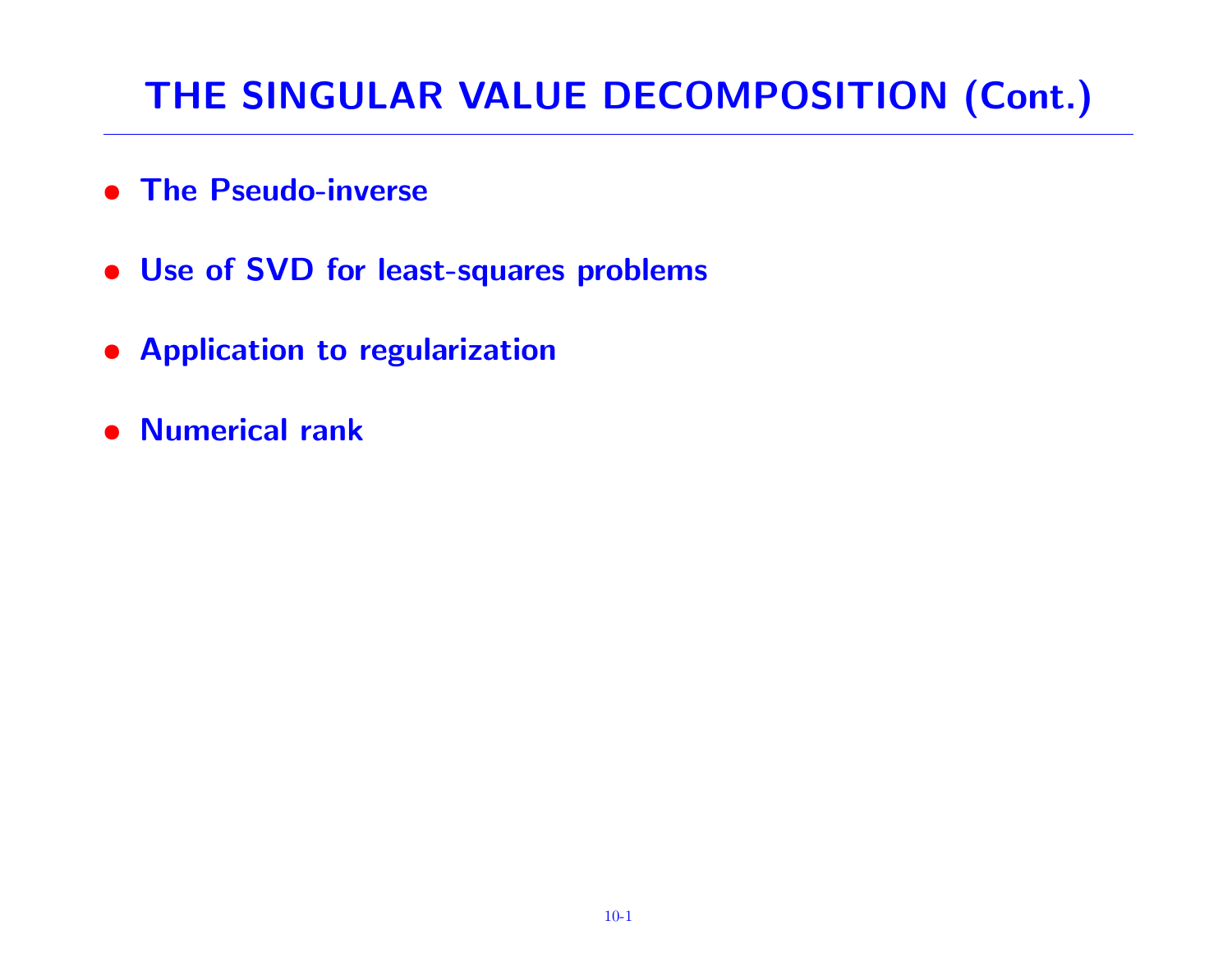Pseudo-inverse of an arbitrary matrix

Let  $A = U\Sigma V^T$  which we rewrite as  $\boldsymbol{A} = \begin{pmatrix} \boldsymbol{U}_1 \ \boldsymbol{U}_2 \end{pmatrix}$  $\begin{pmatrix} \Sigma_1 & 0 \ 0 & 0 \end{pmatrix} \begin{pmatrix} V_1^T \ V_2^T \end{pmatrix}$ 1  $V^T_2$ 2  $\setminus$  $=U_1\Sigma_1 V_1^T$ 1

Then the pseudo inverse of  $\boldsymbol{A}$  is

$$
A^\dagger = V_1 \Sigma_1^{-1} U_1^T = \sum_{j=1}^r \frac{1}{\sigma_j} v_j u_j^T
$$

The pseudo-inverse of  $\bm{A}$  is the mapping from a vector  $\bm{b}$  to the solution  $\min_x \|Ax - b\|_2^2$  $\frac{2}{2}$  that has minimal norm (to be shown)

➤ In the full-rank overdetermined case, the normal equations yield  $x=(A^TA)^{-1}A^T$  $A^{\dagger}$ b

10-2 GvL 2.4, 5.4-5 – SVD1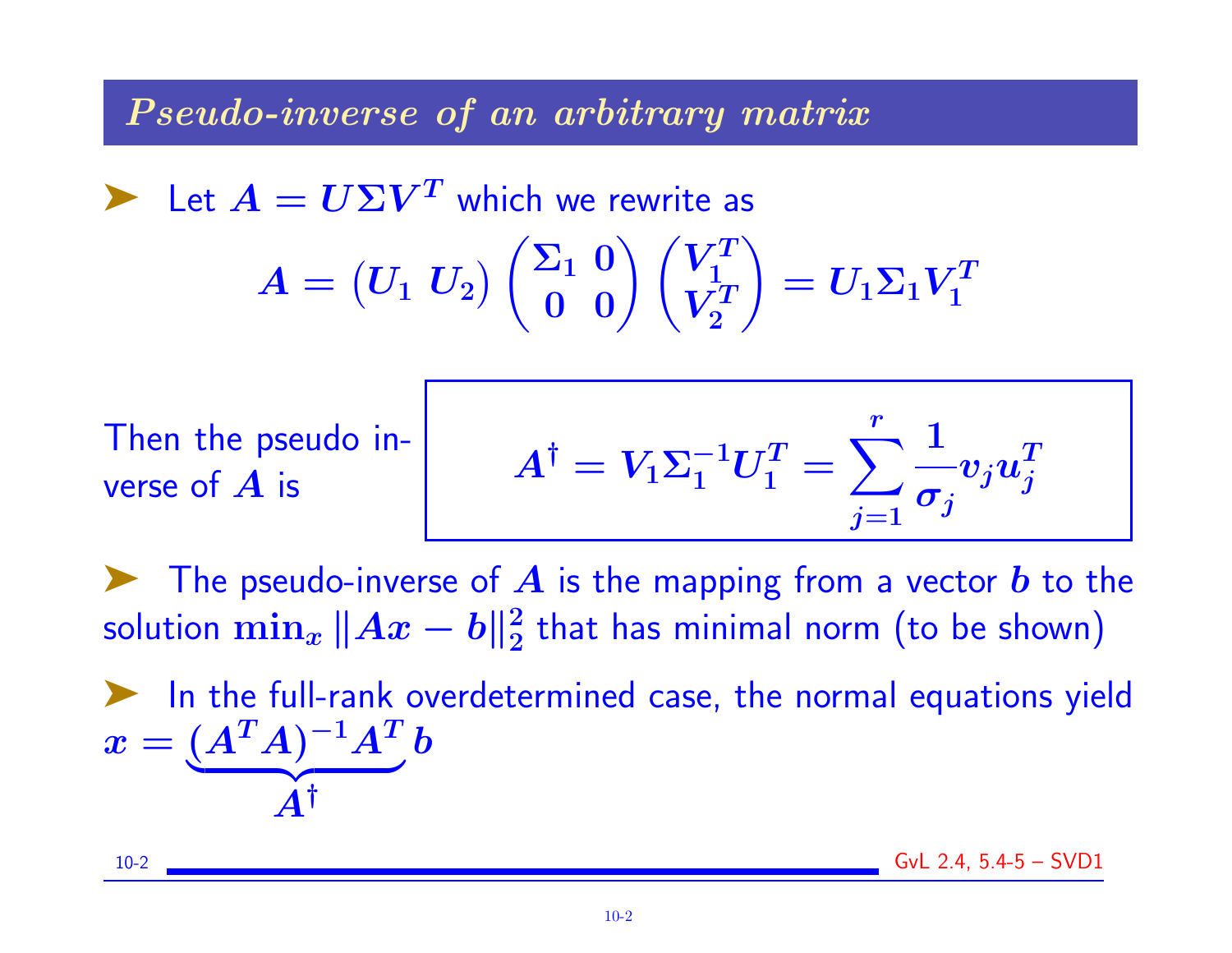#### Least-squares problem via the SVD

*Pb:* min  $||b - Ax||_2$  in general case. Consider SVD of A:  $\boldsymbol{A} = \begin{pmatrix} \boldsymbol{U}_1 \ \boldsymbol{U}_2 \end{pmatrix}$  $\begin{pmatrix} \Sigma_1 & 0 \ 0 & 0 \end{pmatrix} \begin{pmatrix} V_1^T \ V_2^T \end{pmatrix}$ 1  $V^T_2$ 2  $\setminus$  $=$   $\sum$ r  $\dot{i}=1$  $\boldsymbol{\sigma}_i\boldsymbol{v}_i\boldsymbol{u}_i^T$ i

Then left multiply by  $\boldsymbol{U^T}$  to get

$$
||Ax - b||_2^2 = \left\| \begin{pmatrix} \Sigma_1 & 0 \\ 0 & 0 \end{pmatrix} \begin{pmatrix} y_1 \\ y_2 \end{pmatrix} - \begin{pmatrix} U_1^T \\ U_2^T \end{pmatrix} b \right\|_2^2
$$
  
with 
$$
\begin{pmatrix} y_1 \\ y_2 \end{pmatrix} = \begin{pmatrix} V_1^T \\ V_2^T \end{pmatrix} x
$$

 $\mathbb{Z}_{11}$  What are all least-squares solutions to the system? Among these which one has minimum norm?

$$
10-3
$$
 
$$
GvL 2.4, 5.4-5 - SVD1
$$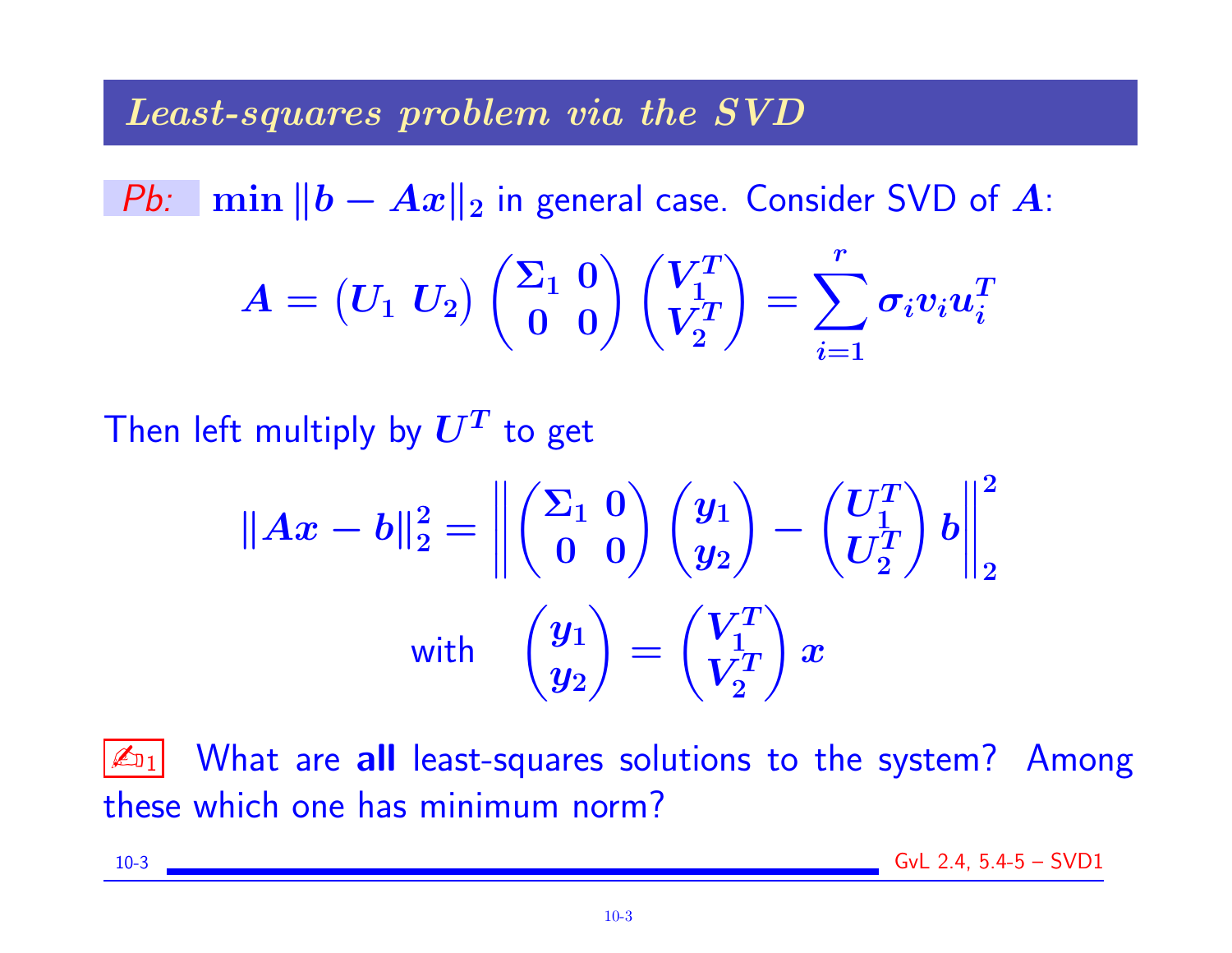Answer: From above, must have  $y_1~=~\Sigma_1^{-1}U_1^Tb$  and  $y_2~=~$ anything (free).

Recall that  $x = Vy$  and write

$$
\begin{aligned} x &= [V_1,V_2]\begin{pmatrix} y_1 \\ y_2 \end{pmatrix} = V_1y_1 + V_2y_2 \\ &= V_1\Sigma_1^{-1}U_1^Tb + V_2y_2 \\ &= A^\dagger b + V_2y_2 \end{aligned}
$$

▶ Note:  $A^{\dagger}b$  ∈  $\text{Ran}(A^T)$  and  $V_2y_2$  ∈  $\text{Null}(A)$ .

Therefore: least-squares solutions are of the form  $A^{\dagger}b+w$ where  $w \in Null(A)$ .

Smallest norm when  $y_2 = 0$ .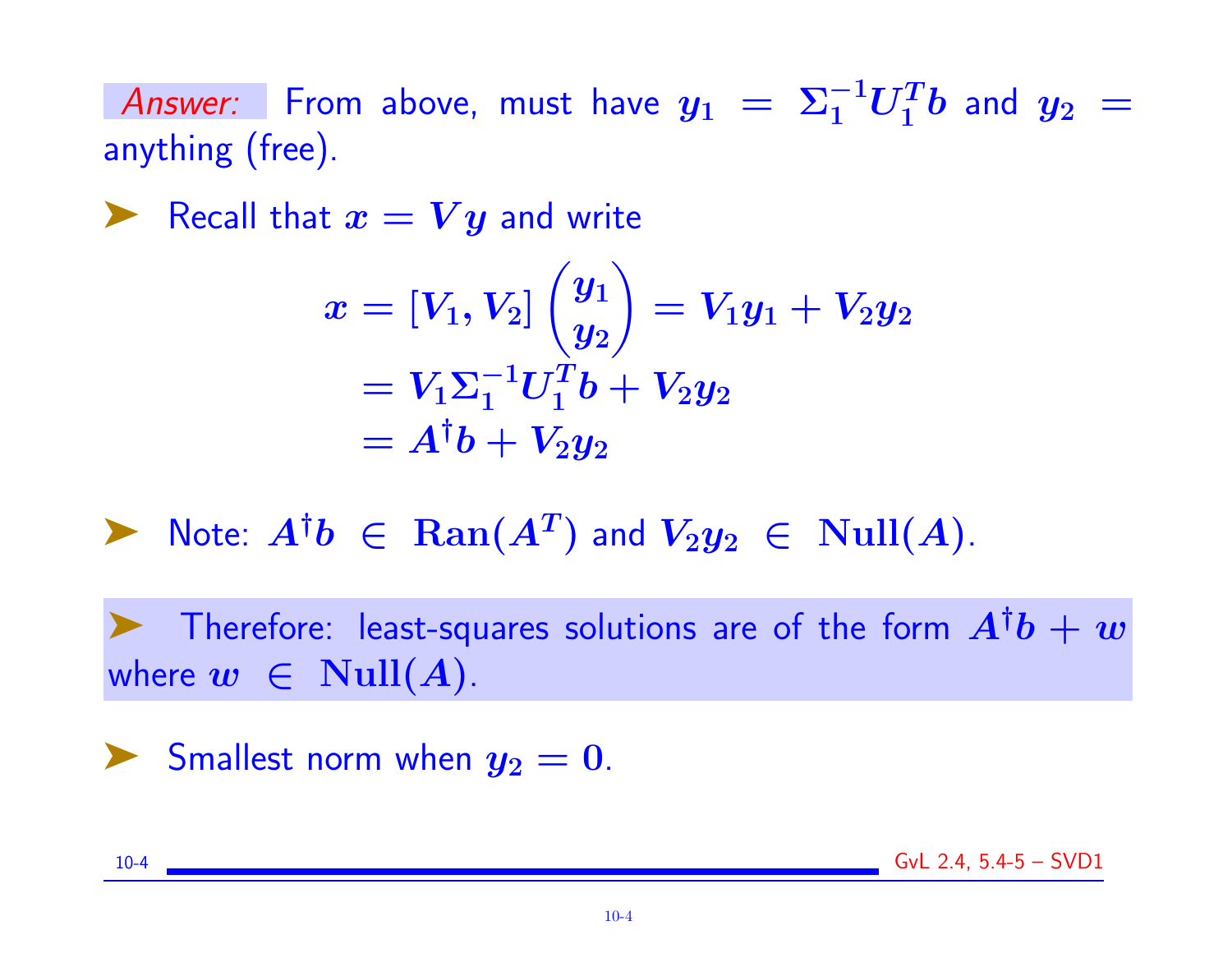A Minimum norm solution to  $\min_x \|Ax - b\|_2^2$  $\frac{2}{2}$  satisfies  $\Sigma_1 y_1 =$  $\boldsymbol{U_1^Tb},\ y_2=0.$  It is:

$$
x_{LS}=V_1\Sigma_1^{-1}U_1^Tb=A^{\dagger}b
$$

 $\boxed{\mathbb{Z}_{2}}$  If  $A \in \mathbb{R}^{m \times n}$  what are the dimensions of  $A^{\dagger}$ ?,  $A^{\dagger}A$ ?,  $\boldsymbol{A}\boldsymbol{A}^{\dagger}$ ?

 $\mathbb{Z}_{3}$  Show that  $A^{\dagger}A$  is an orthogonal projector. What are its range and null-space?

 $\mathbb{Z}_{\mathbb{Z}_4}$  Same questions for  $AA^{\dagger}$ .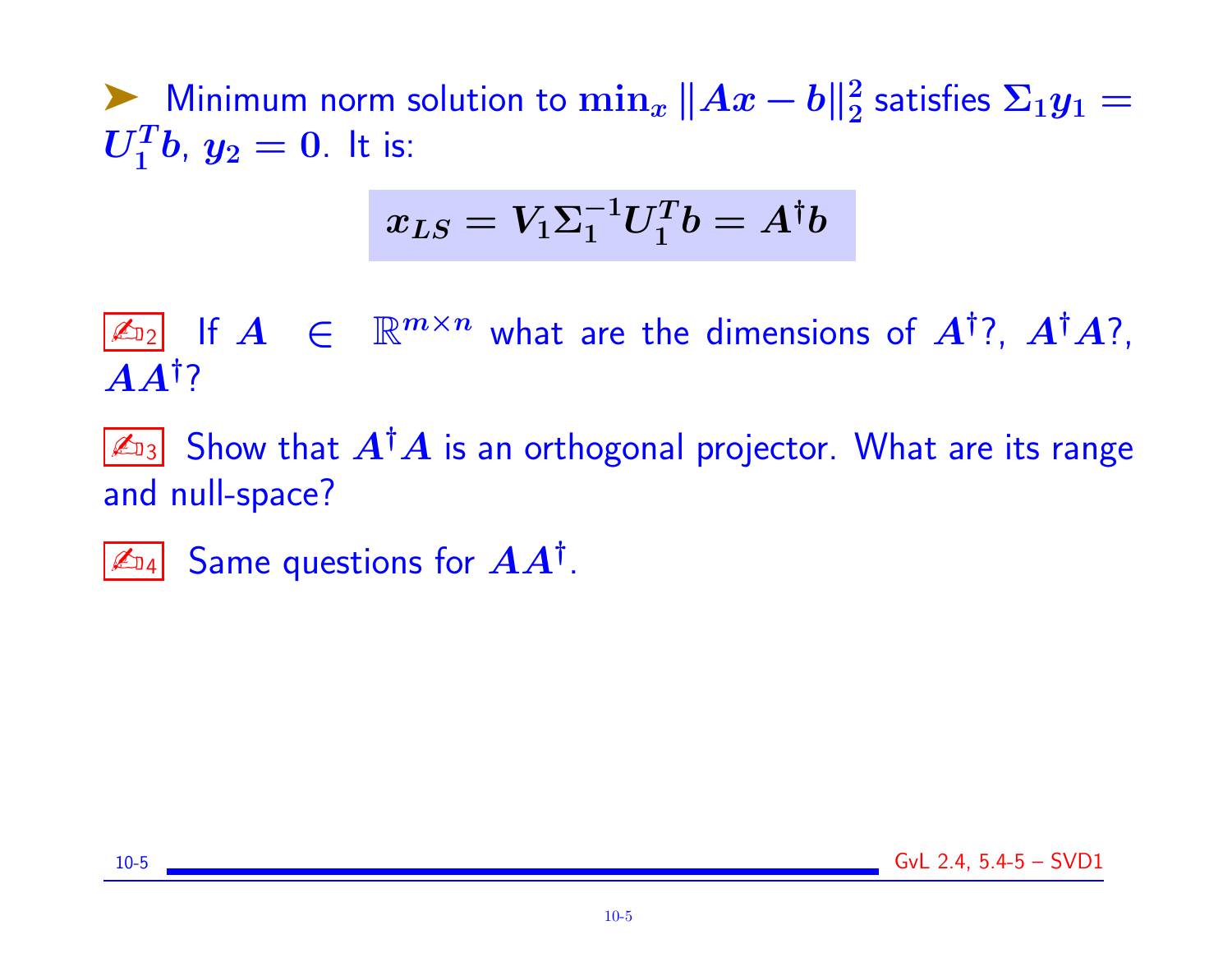### Moore-Penrose Inverse

The pseudo-inverse of  $A$  is given by

$$
A^{\dagger} = V \begin{pmatrix} \Sigma_1^{-1} & 0 \\ 0 & 0 \end{pmatrix} U^T = \sum_{i=1}^r \frac{v_i u_i^T}{\sigma_i}
$$

Moore-Penrose conditions:

The pseudo inverse of a matrix is uniquely determined by these four conditions:

(1)  $AXA = A$  (2)  $XAX = X$ (3)  $(AX)^{H} = AX$  (4)  $(XA)^{H} = XA$ 

 $\blacktriangleright$  In the full-rank overdetermined case,  $A^\dagger = (A^T A)^{-1} A^T$ 

10-6 GvL 2.4, 5.4-5 – SVD1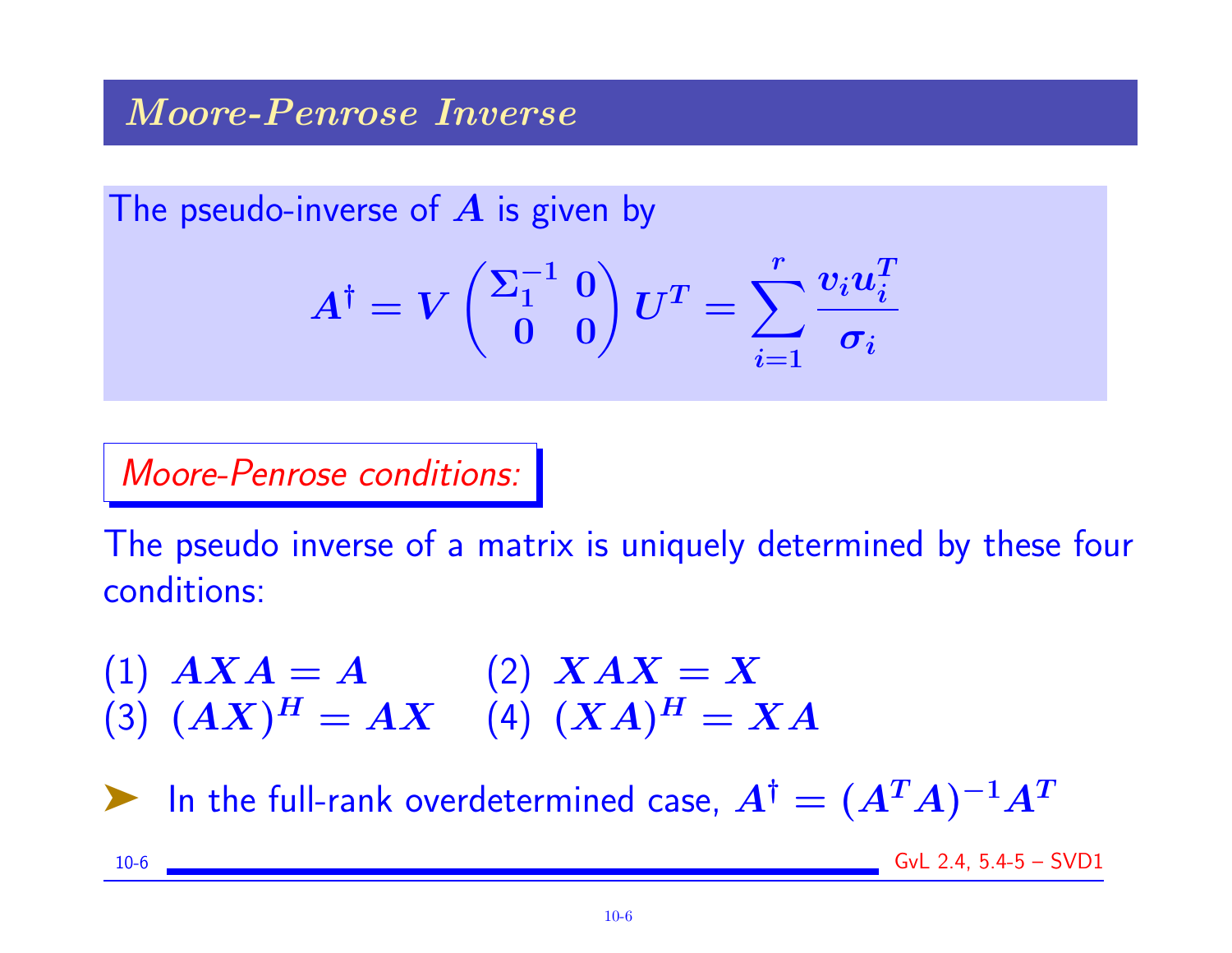### Least-squares problems and the SVD

➤ The SVD can give much information on solutions of overdetermined and underdetermined linear systems.

Let  $A$  be an  $m\times n$  matrix and  $A\,=\, U\Sigma V^T$  its SVD with  $r = \text{rank}(A)$ ,  $V = [v_1, \ldots, v_n]$   $U = [u_1, \ldots, u_m]$ . Then

$$
x_{LS} = \sum_{i=1}^r \frac{u_i^Tb}{\sigma_i} \ v_i
$$

minimizes  $||b - Ax||_2$  and has the smallest 2-norm among all possible minimizers. In addition,

$$
\rho_{LS} \equiv \|b - Ax_{LS}\|_2 = \|z\|_2 \text{ with } z = [u_{r+1}, \ldots, u_m]^T b
$$

10-7 GvL 2.4, 5.4-5 – SVD1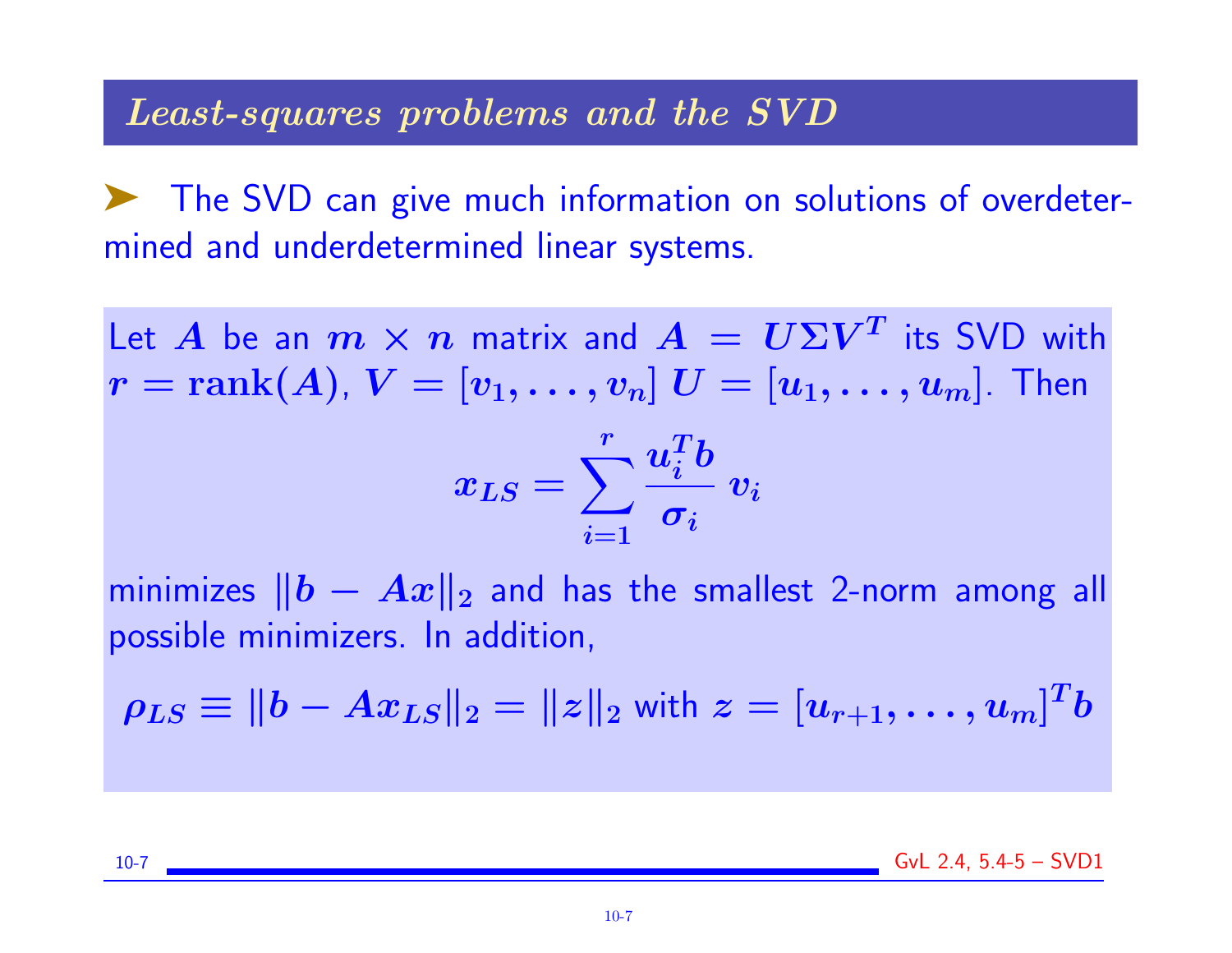Least-squares problems and pseudo-inverses

▶ A restatement of the first part of the previous result:

Consider the general linear least-squares problem

$$
\min_{x \in S} \|x\|_2, \quad S = \{x \in \ \mathbb{R}^n \ | \ \|b - Ax\|_2 \min \}.
$$

This problem always has a unique solution given by

$$
x = A^{\dagger}b
$$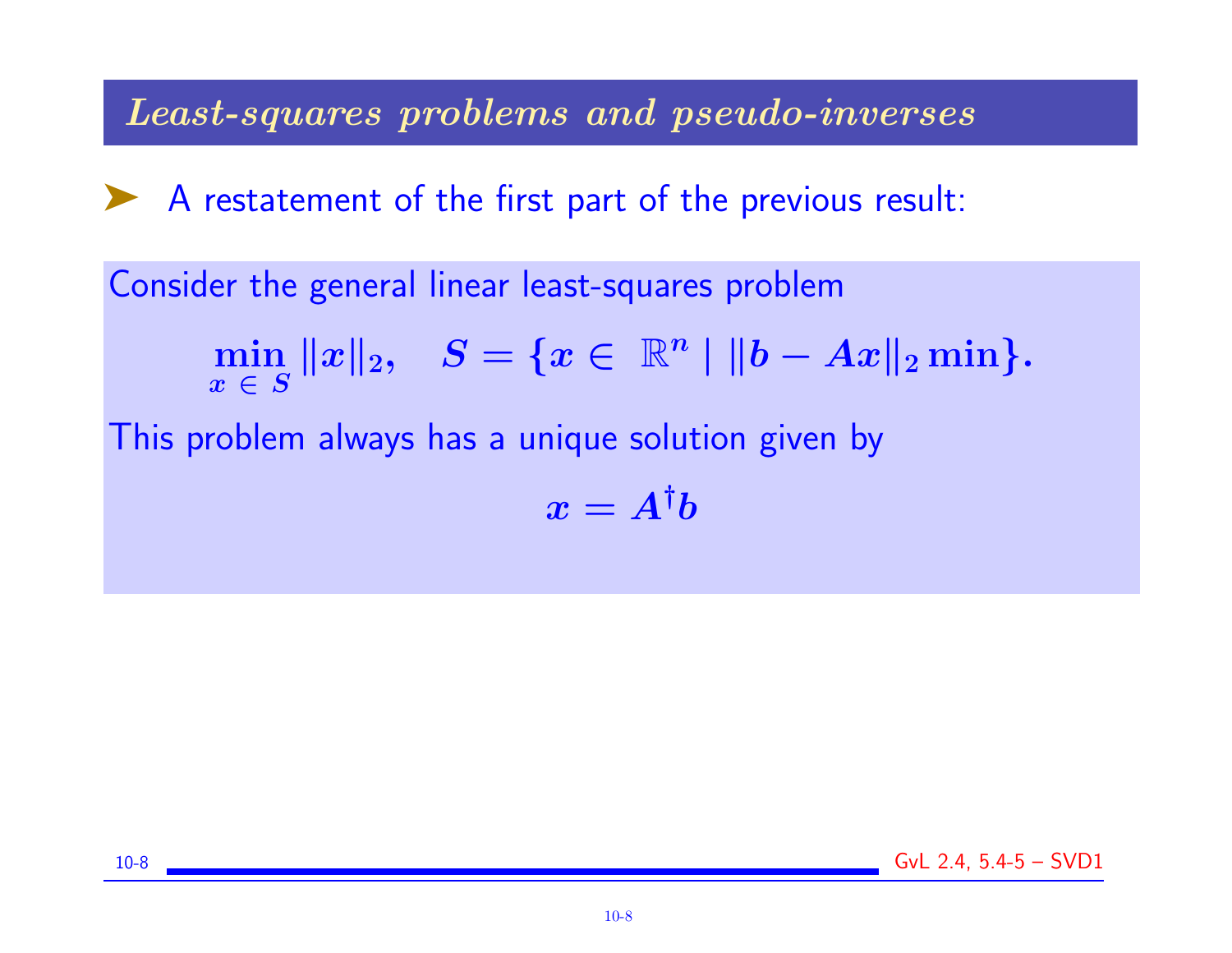$\boxed{\mathbb{Z}_{05}}$  Consider the matrix:

$$
A=\begin{pmatrix}1&0&2&0\\0&0&-2&1\end{pmatrix}
$$

• Compute the thin SVD of  $\boldsymbol{A}$ 

• Find the matrix  $\bm{B}$  of rank 1 which is the closest to the above matrix in the 2-norm sense.

- What is the pseudo-inverse of  $\mathcal{A}$ ?
- What is the pseudo-inverse of  $\bm{B}$ ?

• Find the vector x of smallest norm which minimizes  $||b - Ax||_2$ with  $b = (1, 1)^T$ 

• Find the vector x of smallest norm which minimizes  $||b - Bx||_2$ with  $b = (1, 1)^T$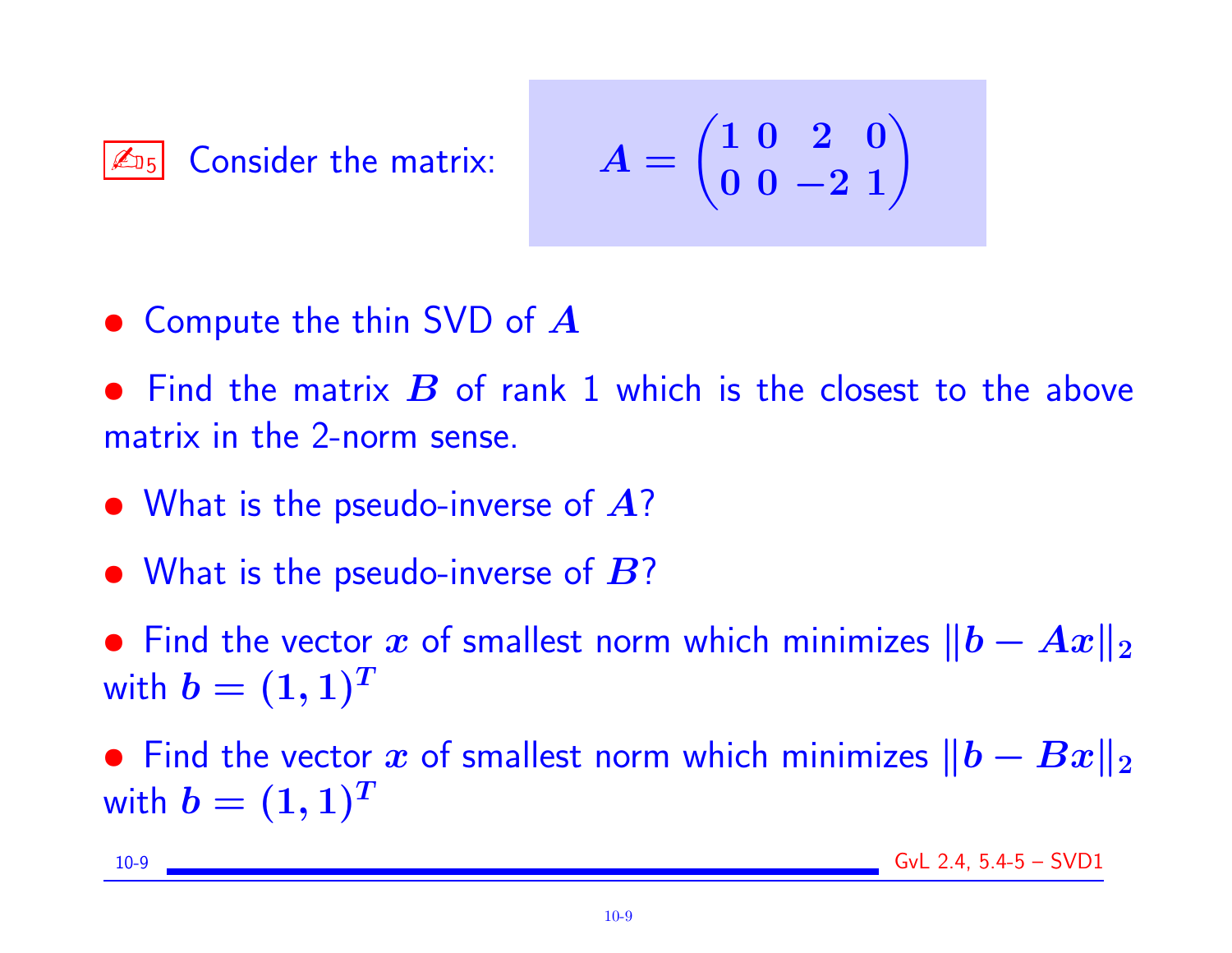#### Ill-conditioned systems and the SVD

Let A be  $m \times m$  and  $A = U \Sigma V^T$  its SVD

$$
\sum_{i=1}^{\infty} \frac{1}{\sigma_i} \text{ Solution of } Ax = b \text{ is } x = A^{-1}b = \sum_{i=1}^{m} \frac{u_i^T b}{\sigma_i} v_i
$$

 $\blacktriangleright$  When  $A$  is very ill-conditioned, it has many small singular values. The division by these small  $\sigma_i$ 's will amplify any noise in the data. If  $b = b + \epsilon$  then

$$
A^{-1}\tilde{b}=\sum_{i=1}^{m}\frac{u_i^Tb}{\sigma_i}\;v_i+\sum_{i=1}^{m}\frac{u_i^T\epsilon}{\sigma_i}\;v_i\\_{Error}
$$

Result: solution could be completely meaningless.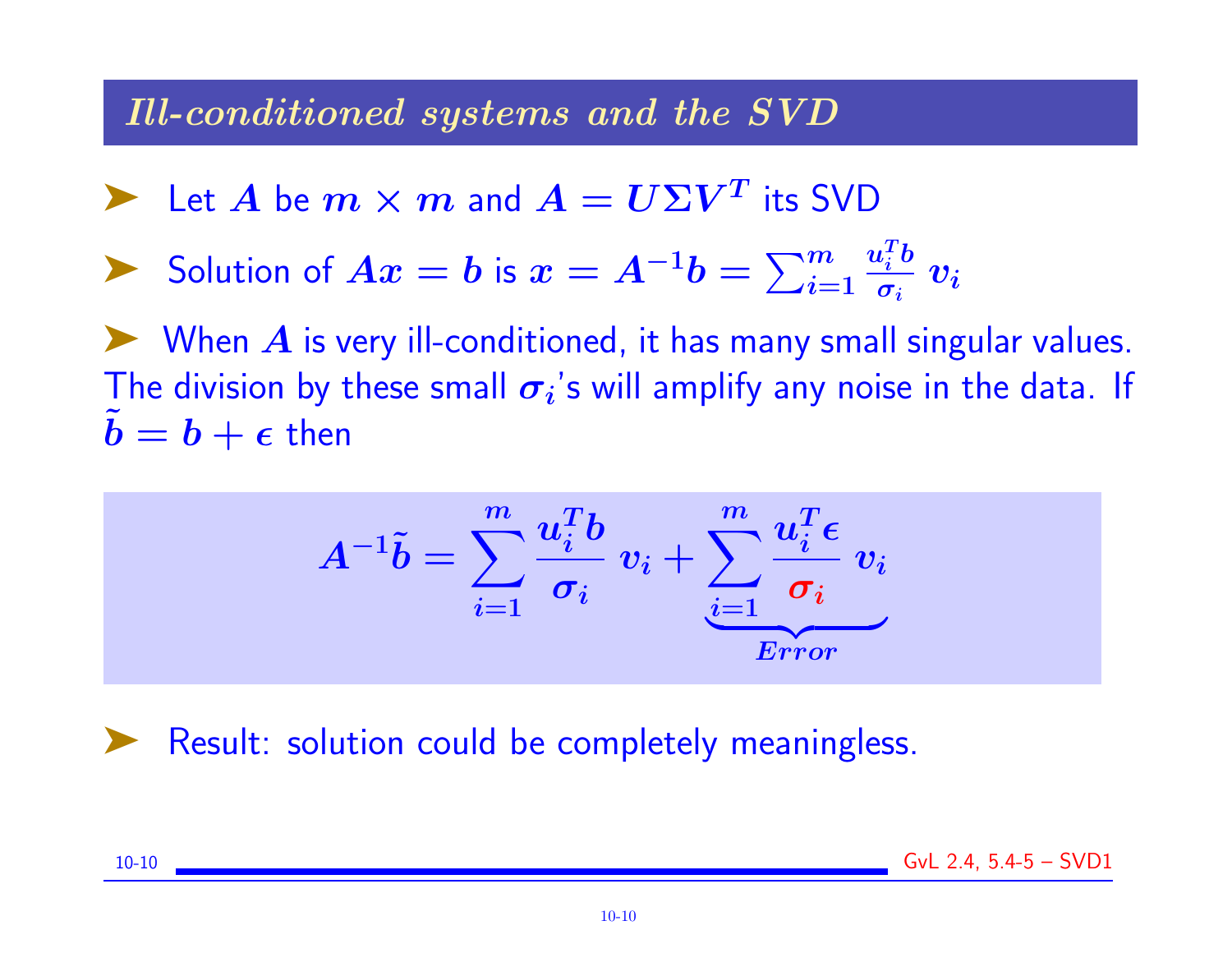# Remedy: SVD regularization

Truncate the SVD by only keeping the  $\sigma_i'$  $\c{i}s$  that are  $\geq \tau$ , where  $\tau$  is a threshold

Gives the Truncated SVD solution (TSVD solution:)

$$
x_{TSVD} = \sum_{\sigma_i \geq \tau} \, \frac{u_i^T b}{\sigma_i} \ v_i
$$

Many applications [e.g., Image and signal processing,..]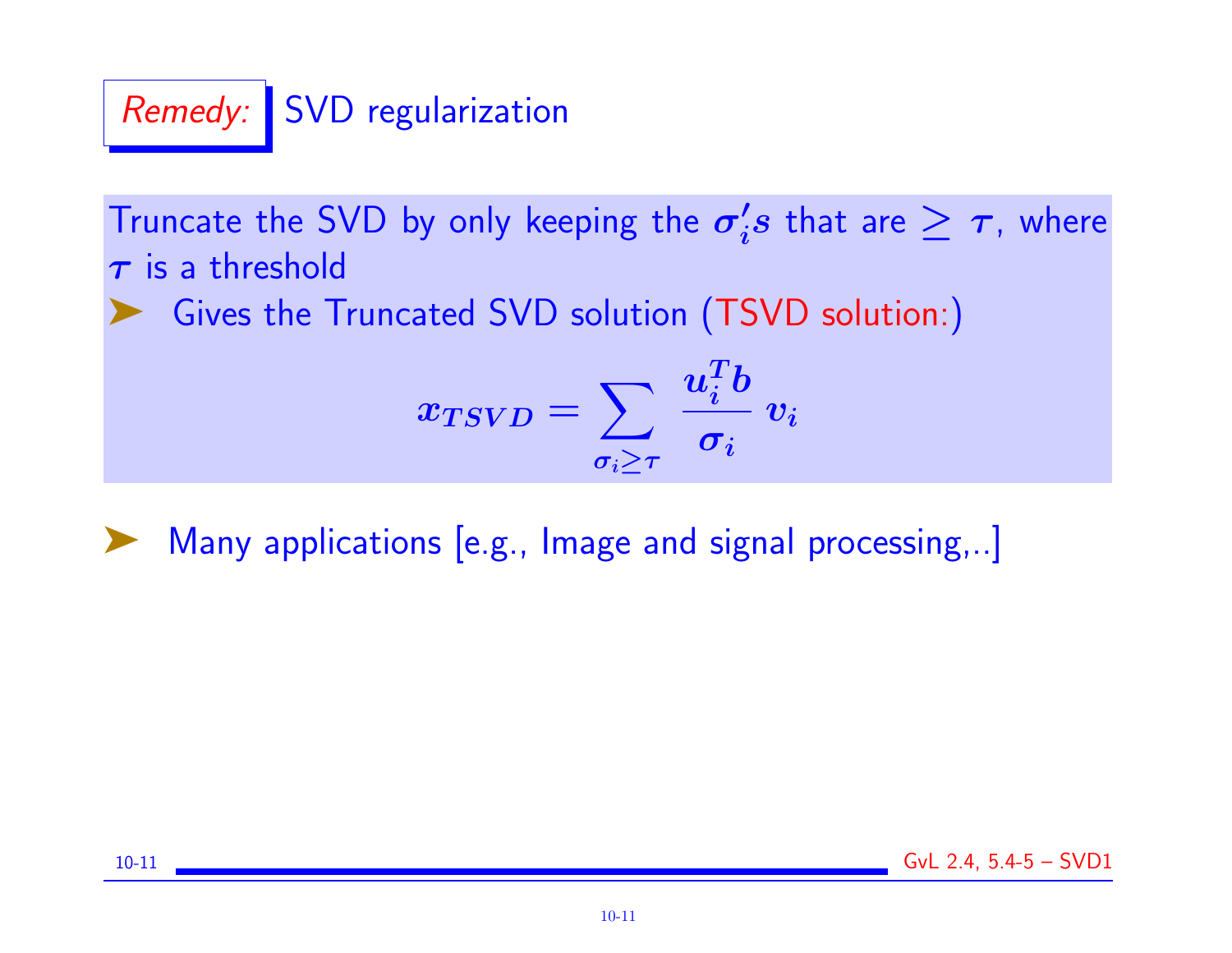## Numerical rank and the SVD

Assuming the original matrix  $\bm{A}$  is exactly of rank  $\bm{k}$  the computed SVD of  $A$  will be the SVD of a nearby matrix  $A + E -$  Can show:  $|\hat{\sigma}_i - \sigma_i| \leq \alpha \sigma_1$ u

➤ Result: zero singular values will yield small computed singular values and  $r$  larger sing. values.

Reverse problem: *numerical rank* – The  $\epsilon$ -rank of  $\boldsymbol{A}$  :

$$
r_{\epsilon}=\min\{rank(B): B\in\mathbb{R}^{m\times n}, \|A-B\|_2\leq \epsilon\},
$$

 $\left\lbrack\mathbb{Z}_{^{16}}\right\rbrack$  Show that  $r_\epsilon$  equals the number sing. values that are  $>\epsilon$ 

 $|\mathcal{L}_{17}|$  Show:  $r_\epsilon$  equals the number of columns of  $A$  that are linearly independent for any perturbation of A with norm  $\leq \epsilon$ .

$$
\blacktriangleright
$$
 Practical problem : How to set  $\epsilon$ ?

10-12 GvL 2.4, 5.4-5 – SVD1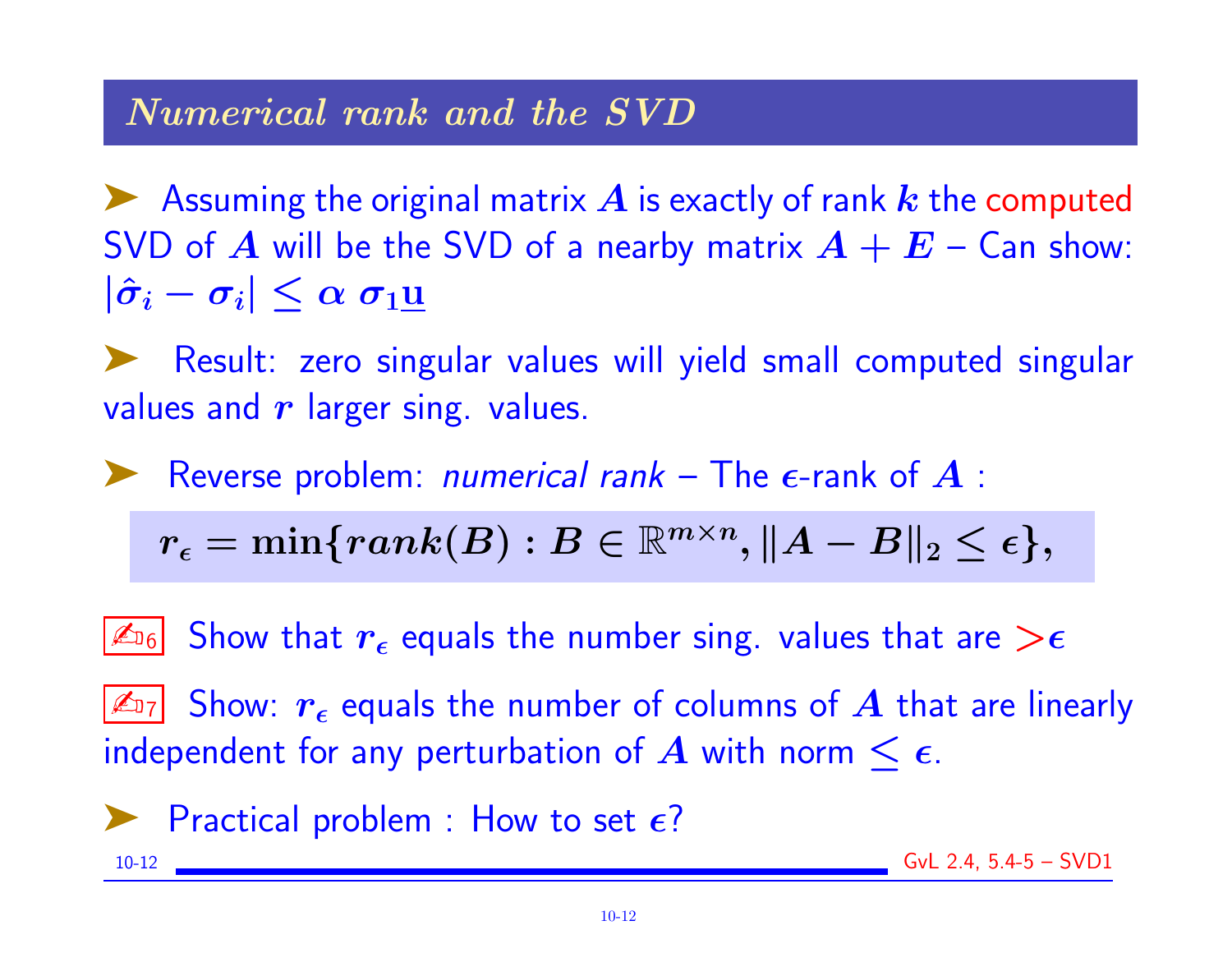Pseudo inverses of full-rank matrices

Case 1: 
$$
m > n
$$
 Then  $A^{\dagger} = (A^T A)^{-1} A^T$ 

 $\blacktriangleright$  Thin SVD is  $A = U_1 \Sigma_1 V_1^T$  $V^T_1$  and  $V_1, \Sigma_1$  are  $n \times n$ . Then:  $(A^TA)^{-1}A^T = (V_1\Sigma_1^2V_1^T)$  $\big( \frac{T}{1} \big)^{-1} V_1 \Sigma_1 U_1^T$ 1  $=V_1\Sigma_1^{-2}V_1^TV_1\Sigma_1U_1^T$ 1  $=V_1\Sigma_1^{-1}U_1^T$ 1  $= A^{\dagger}$ 

**Example:** Pseudo-inverse of 
$$
\begin{pmatrix} 0 & 1 \\ 1 & 2 \\ 2 & -1 \\ 0 & 1 \end{pmatrix}
$$
 is?

10-13 GvL 2.4, 5.4-5 – SVD1